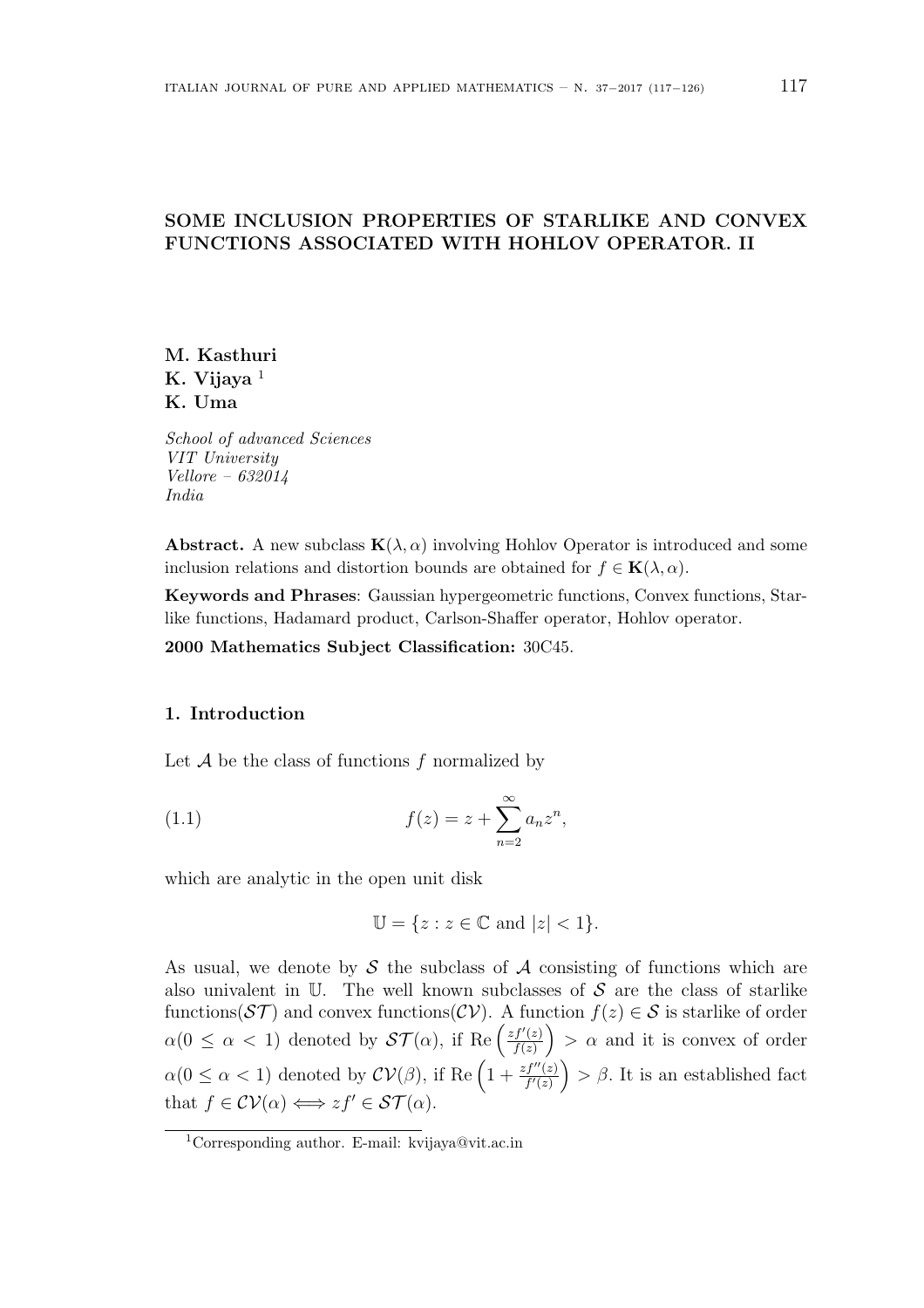For functions  $f \in \mathcal{A}$  given by  $(1.1)$  and  $g \in \mathcal{A}$  given by  $g(z) = z + \sum_{n=2}^{\infty} b_n z^n$ , we define the Hadamard product (or convolution) of *f* and *g* by

(1.2) 
$$
(f * g)(z) = z + \sum_{n=2}^{\infty} a_n b_n z^n, \quad (z \in \mathbb{U}).
$$

Let  $\mathcal T$  denote the subclass of  $\mathcal A$  consisting of functions of the form

(1.3) 
$$
f(z) = z - \sum_{n=2}^{\infty} a_n z^n \quad (a_n \ge 0; \ z \in \mathbb{U}).
$$

The class  $\mathcal{T}$  was introduced by Silverman [10]. We denote by  $\mathcal{T}^*(\alpha)$  and  $\mathcal{C}(\alpha)$ denote the class of functions of the form (1.3) which are, respectively, starlike of order  $\alpha$  and convex of order  $\alpha$  with  $0 \leq \alpha \leq 1$ .

The Gaussian hypergeometric function  $F(a, b; c, z)$  given by

(1.4) 
$$
F(a, b; c; z) = \sum_{n=0}^{\infty} \frac{(a)_n (b)_n}{(c)_n (1)_n} z^n \quad (z \in \mathbb{U})
$$

where, *a, b, c* are complex numbers such that  $c \neq 0, -1, -2, -3, \ldots$ ,  $(a)_0 = 1$  for  $a \neq 0$  and for each positive integer *n*,  $(a)_n = a(a+1)(a+2)...(a+n-1)$  is the Pochhammer symbol, and is the solution of the homogenous hypergeometric differential equation

$$
z(1-z)w''(z) + [c - (a+b+1)z]w'(z) - abw(z) = 0
$$

has rich applications in various fields such as conformal mappings, quasi conformal theory, continued fractions and so on. The Gauss Summation theorem

(1.5) 
$$
F(a, b; c; 1) = \sum_{n=0}^{\infty} \frac{(a)_n (b)_n}{(c)_n (1)_n} = \frac{\Gamma(c - a - b)\Gamma(c)}{\Gamma(c - a)\Gamma(c - b)} \text{ for } \text{Re}(c - a - b) > 0
$$

and the function  $F(a, b; c; 1)$  is bounded if  $\text{Re}(c - a - b) > 0$  and has a pole at  $z = 1$  if Re( $c - a - b$ )  $\leq 0$ .

For  $f \in \mathcal{A}$ , we recall the operator  $I_{a,b,c}(f)$  of Hohlov [5] which maps  $\mathcal{A}$  into itself defined by means of Hadamard product as

(1.6) 
$$
I_{a,b,c}(f)(z) = zF(a,b;c;z) * f(z)
$$

Therefore, for a function  $f$  defined by  $(1.1)$ , we have

(1.7) 
$$
I_{a,b,c}(f)(z) = z + \sum_{n=2}^{\infty} \frac{(a)_{n-1}(b)_{n-1}}{(c)_{n-1}(1)_{n-1}} a_n z^n.
$$

(1.8) 
$$
\Phi(n) = \frac{(a)_{n-1}(b)_{n-1}}{(c)_{n-1}(1)_{n-1}} \quad (a, b > 0; \ n \ge 2).
$$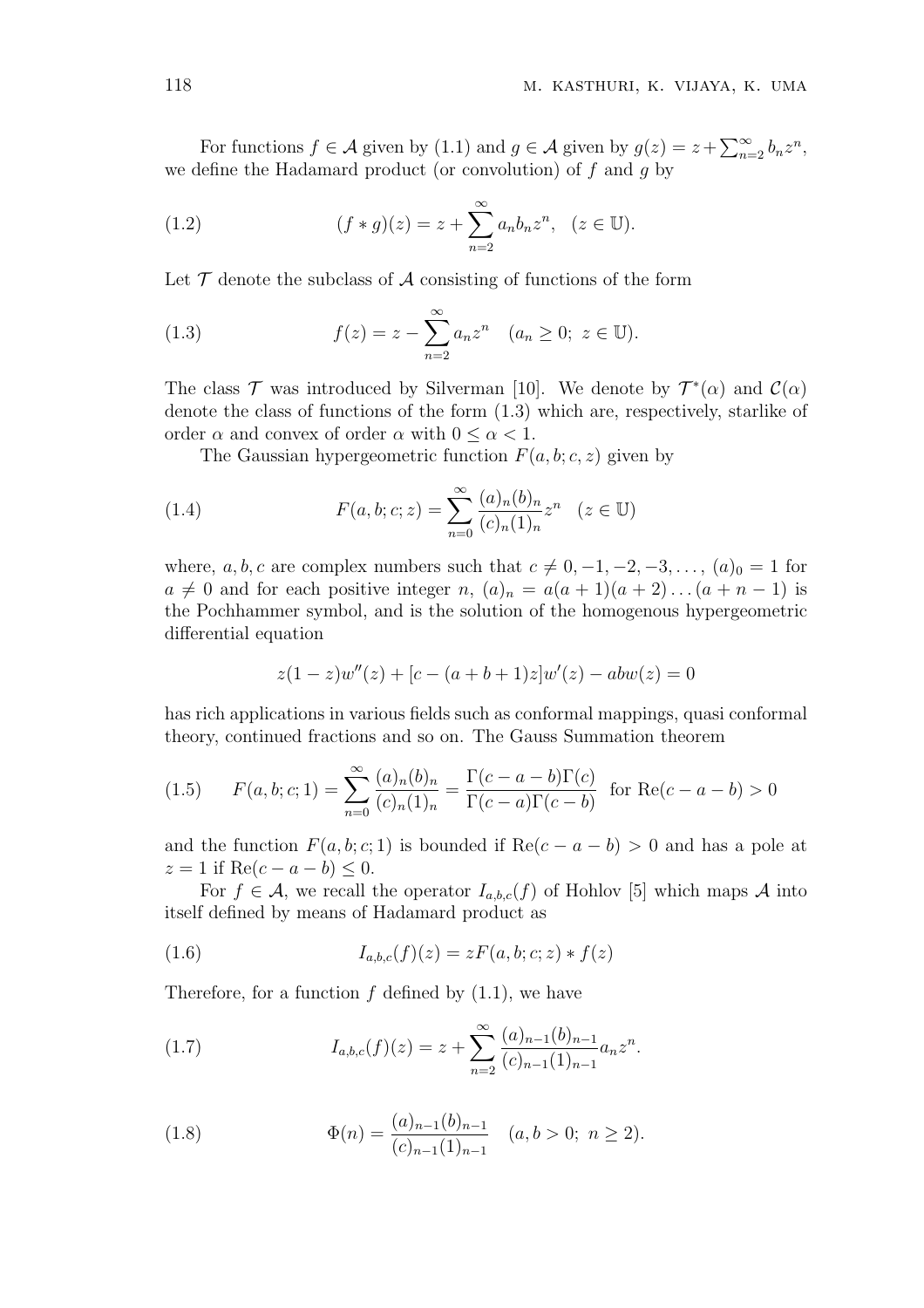A function  $f \in \mathcal{A}$  is said to be in the class  $\mathcal{R}^{\tau}(A, B)$ ,  $(\tau \in \mathbb{C} \setminus \{0\}, -1 \leq B < A \leq 1)$ , if it satisfies the inequality

$$
\left|\frac{f'(z)-1}{(A-B)\tau-B[f'(z)-1]}\right|<1\quad(z\in\mathbb{U}).
$$

The class  $\mathcal{R}^{\tau}(A, B)$  was introduced earlier by Dixit and Pal [3]. If we put

$$
\tau = 1, A = \beta \text{ and } B = -\beta \quad (0 < \beta \le 1),
$$

we obtain the class of functions  $f \in \mathcal{A}$  satisfying the inequality

$$
\left|\frac{f'(z)-1}{f'(z)+1}\right| < \beta \quad (z \in \mathbb{U}; 0 < \beta \le 1)
$$

which was studied by (among others) Padmanabhan [8] and Caplinger and Causey [2], (see also [12]). We recall the following lemma relevant for our discussions.

**Lemma 1.1** [3] *If*  $f \in \mathcal{R}^{\tau}(A, B)$  *is of form* (1.1)*, then* 

(1.9) 
$$
|a_n| \le (A - B) \frac{|\tau|}{n}, \quad n \in \mathbb{N} \setminus \{1\}.
$$

*The result is sharp for the function*

$$
f(z) = \int_0^z \left( 1 + \frac{(A - B)\tau z^{n-1}}{1 + Bz^{n-1}} \right) dz, \qquad (n \ge 2; \ z \in \mathbb{U}).
$$

In this paper, we consider the following subclass of *S* due to Kamali et al. [7] as given below:

For some  $\alpha(0 \leq \alpha < 1)$  and  $\lambda(0 \leq \lambda < 1)$ , we let  $\mathbf{K}(\lambda, \alpha)$  be a new subclass of  $S$  consisting of functions of the form  $(1.1)$  satisfying the analytic criteria

$$
\operatorname{Re}\left(\frac{\lambda z^{3} f'''(z) + (2\lambda + 1)z^{2} f''(z) + z f'(z)}{\lambda z^{2} f''(z) + z f'(z)}\right) > \alpha, \ z \in \mathbb{U}.
$$

We recall the following lemma due to Kamali et al. [7] to prove the main results.

**Lemma 1.2** *A function*  $f \in \mathcal{T}$  *belongs to the class*  $\mathbf{K}(\lambda, \alpha)$  *if and only if* 

(1.10) 
$$
\sum_{n=2}^{\infty} n(n-\alpha)(1+n\lambda-\lambda)|a_n| \leq 1-\alpha.
$$

**Lemma 1.3** [10] *A function f of the form* (1.3) *is in*  $T^*(\alpha)$  *if and only if* 

$$
\sum_{n=2}^{\infty} (n - \alpha)a_n \le 1 - \alpha \quad (0 \le \alpha < 1)
$$

*and is in*  $C(\alpha)$  *if and only if* 

$$
\sum_{n=2}^{\infty} n(n-\alpha)a_n \le 1-\alpha \quad (0 \le \alpha < 1).
$$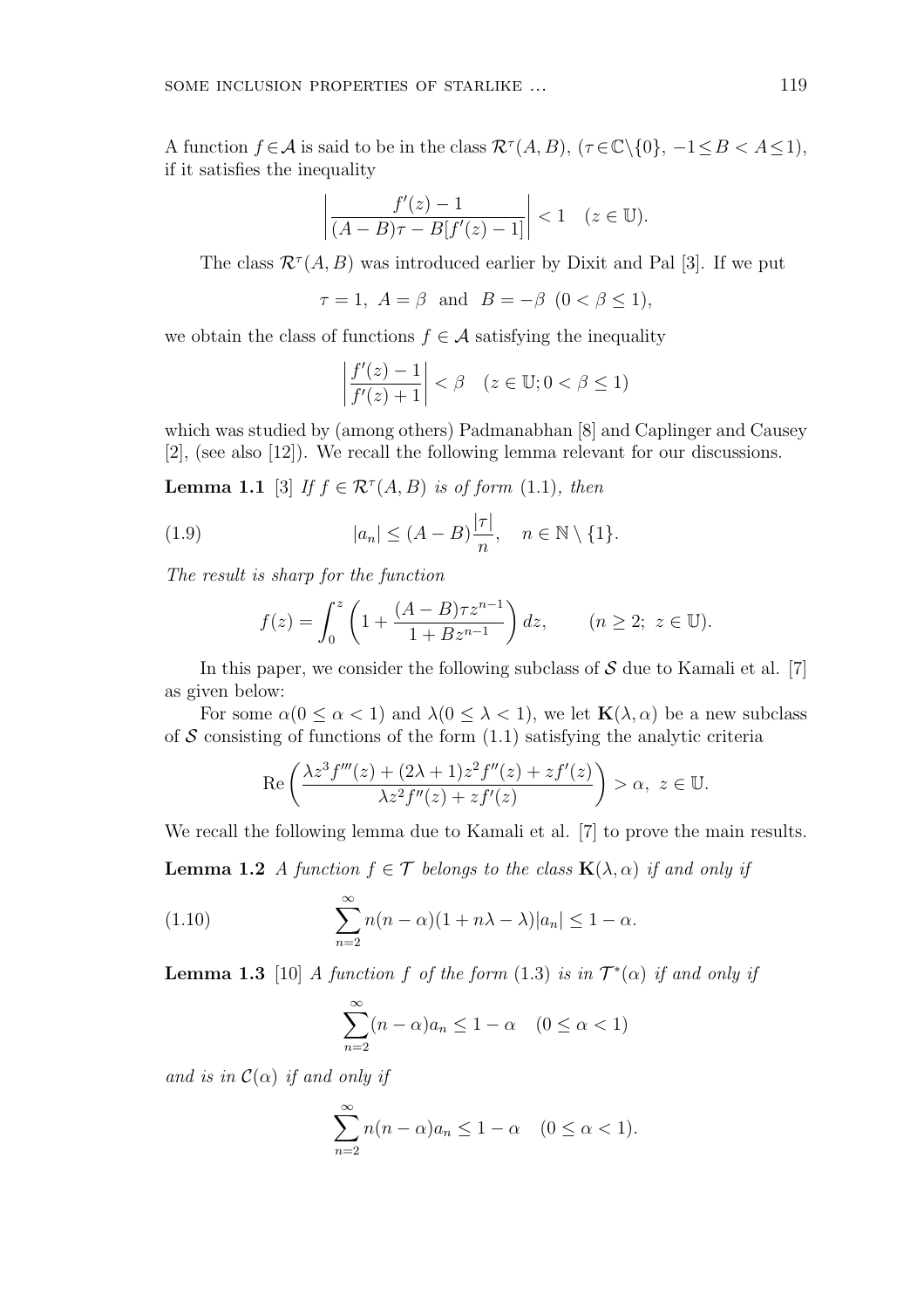Motivated by the earlier works on hypergeometric functions studied recently in [9], [11]–[14], we will study the action of the hypergeometric function on the class  $\mathbf{K}(\lambda, \alpha)$ .

## **2. Main results**

**Theorem 2.1** [14] *Let*  $a, b \in \mathbb{C} \setminus \{0\}$ *, and c be a real number. If*  $f \in \mathcal{ST}$  *and the inequality*

$$
(2.11) \ \lambda \frac{|a||b|(1+|a|)(1+|b|)(2+|a|)(2+|b|)(3+|a|)(3+|b|)}{c(1+c)(2+c)(3+c)} \ _{2}F_{1}(4+|a|,4+|b|;4+c,1)
$$
\n
$$
+[1-\lambda(\alpha-9)]\frac{|a||b|(1+|a|)(1+|b|)(2+|a|)(2+|b|)}{c(1+c)(2+c)} \ _{2}F_{1}(3+|a|,3+|b|;3+c,1)
$$
\n
$$
+[6-\lambda(5\alpha-19)-\alpha]\frac{|a||b|(1+|a|)(1+|b|)}{c(1+c)} \ _{2}F_{1}(2+|a|,2+|b|;2+c,1)
$$
\n
$$
+(1-\alpha)\frac{|ab|}{c} \ _{2}F_{1}(1+|a|,1+|b|;1+c,1) \leq 1-\alpha
$$

*is satisfied, then*  $I_{a,b,c}(f) \in \mathbf{K}(\lambda, \alpha)$ *.* 

**Theorem 2.2** [14] *Let*  $a, b \in \mathbb{C} \setminus \{0\}$  *and let c be a real number. If*  $f \in \mathcal{CV}$  *and the inequality*

$$
(2.12) \quad \lambda \frac{|a||b|(1+|a|)(1+|b|)(2+|a|)(2+|b|)}{c(1+c)(2+c)} \, {}_2F_1(3+|a|,3+|b|;3+c,4;1)
$$
\n
$$
+[1-\lambda(\alpha-5)]\frac{|a||b|(1+|a|)(1+|b|)}{c(1+c)} \, {}_2F_1(2+|a|,2+|b|;2+c,3;1)
$$
\n
$$
+[3-2\lambda(\alpha-2)-\alpha]\frac{|ab|}{c} \, {}_2F_1(1+|a|,1+|b|;1+c,2;1)
$$
\n
$$
+(1-\alpha) \, {}_2F_1(|a|,|b|;c,1;1) \le 2(1-\alpha)
$$

*is satisfied, then*  $I_{a,b,c}(f) \in \mathbf{K}(\lambda, \alpha)$ *.* 

**Theorem 2.3** *Let*  $a, b \in \mathbb{C} \setminus \{0\}$  *and let c be a real number such that*  $c > |a| + |b| + 1$ . If  $f \in \mathcal{R}^{\tau}(A, B)$  and if the inequality

$$
(2.13) \qquad \lambda \frac{|a||b|(1+|a|)(1+|b|)}{c(1+c)} F(2+|a|, 2+|b|, 2+c; 1)
$$

$$
+ [1-\lambda(\alpha-2)] \frac{|ab|}{c} F(1+|a|, 1+|b|, 1+c; 1) + (1-\alpha) F(|a|, |b|, c; 1)
$$

$$
\leq (1-\alpha) \left(\frac{1}{(A-B)|\tau|} + 1\right)
$$

*is satisfied, then*  $I_{a,b,c}(f) \in \mathbf{K}(\lambda, \alpha)$ *.*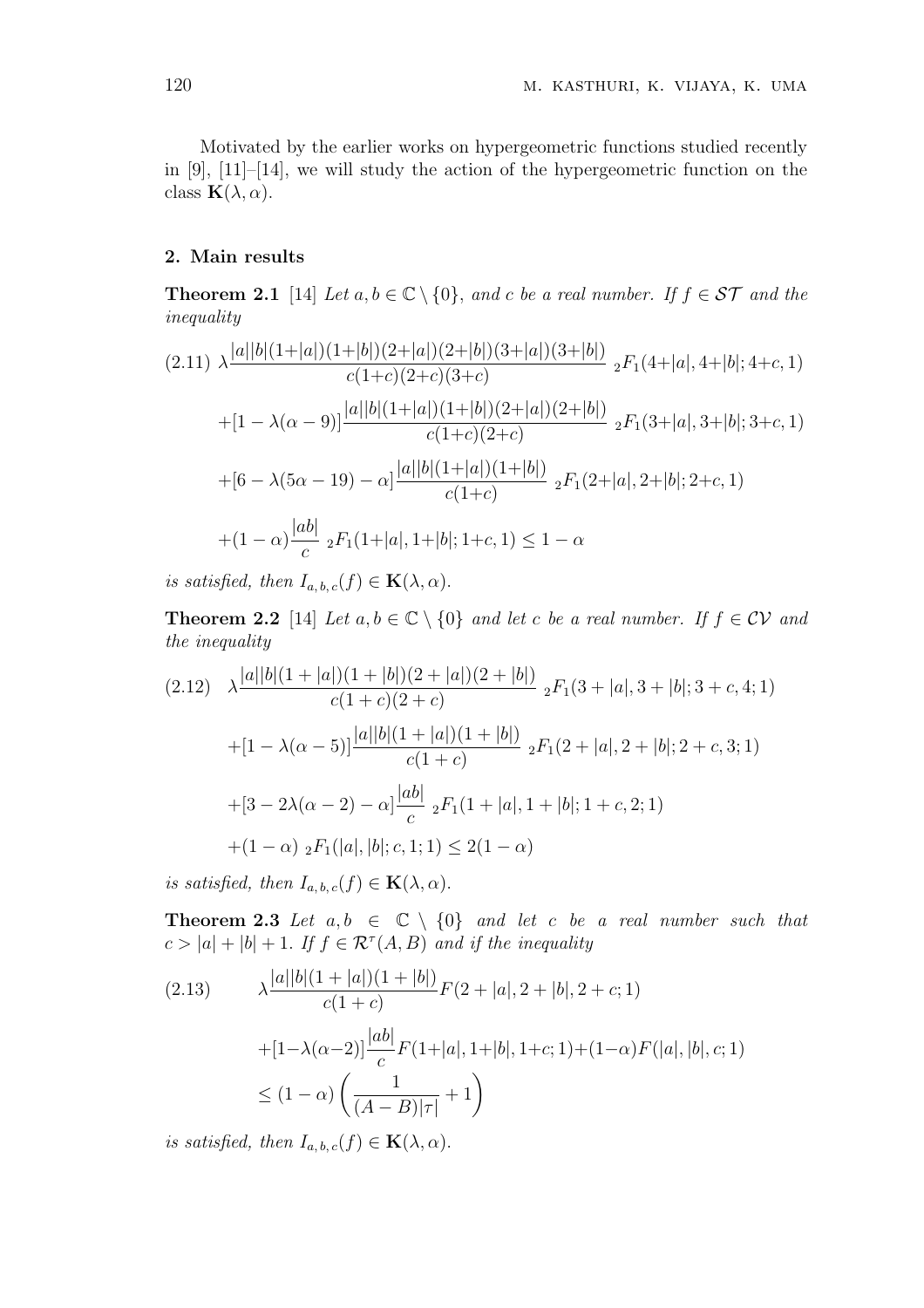**Proof.** Let *f* be of the form (1.1) belong to the class  $\mathcal{R}^{\tau}(A, B)$ . By virtue of Lemma 1.1, it suffices to show that

(2.14) 
$$
\sum_{n=2}^{\infty} n(n-\alpha)(1+n\lambda-\lambda) \left| \frac{(a)_{n-1}(b)_{n-1}}{(c)_{n-1}(1)_{n-1}} a_n \right| \leq 1-\alpha.
$$

Taking into account the inequality (1.9) and the relation  $|(a)_{n-1}| \leq (|a|)_{n-1}$ , we deduce that

$$
\sum_{n=2}^{\infty} n(n-\alpha)(1+n\lambda-\lambda) \left| \frac{(a)_{n-1}(b)_{n-1}}{(c)_{n-1}(1)_{n-1}} a_n \right|
$$
\n
$$
\leq (A-B)|\tau| \left( \lambda \sum_{n=2}^{\infty} (n-1)(n-2) \left| \frac{(a)_{n-1}(b)_{n-1}}{(c)_{n-1}(1)_{n-1}} \right| + [1-\lambda(\alpha-2)] \sum_{n=2}^{\infty} (n-1) \left| \frac{(a)_{n-1}(b)_{n-1}}{(c)_{n-1}(1)_{n-1}} \right| + (1-\alpha) \sum_{n=2}^{\infty} \left| \frac{(a)_{n-1}(b)_{n-1}}{(c)_{n-1}(1)_{n-1}} \right| \right)
$$
\n
$$
\leq (A-B)|\tau| \left( \lambda \sum_{n=2}^{\infty} \frac{(|a|)_{n-1}(|b|)_{n-1}}{(c)_{n-1}(1)_{n-3}} + [1-\lambda(\alpha-2)] \sum_{n=2}^{\infty} \frac{(|a|)_{n-1}(|b|)_{n-1}}{(c)_{n-1}(1)_{n-2}} + (1-\alpha) \sum_{n=2}^{\infty} \frac{(|a|)_{n-1}(|b|)_{n-1}}{(c)_{n-1}(1)_{n-1}} \right)
$$
\n
$$
= (A-B)|\tau| \left( \lambda \frac{(|a|_2)(|b|_2)}{(c)_2} \sum_{n=2}^{\infty} \frac{(2+|a|)_{n-3}(2+|b|)_{n-3}}{(2+c)_{n-3}(1)_{n-3}} + [1-\lambda(\alpha-2)] \frac{|ab|}{c} \sum_{n=2}^{\infty} \frac{(1+|a|)_{n-2}(1+|b|)_{n-2}}{(1+c)_{n-2}(1)_{n-2}} + (1-\alpha) \sum_{n=2}^{\infty} \frac{(|a|)_{n-1}(|b|)_{n-1}}{(c)_{n-1}(1)_{n-1}} \right)
$$
\n
$$
= (A-B)|\tau| \left( \lambda \frac{|a||b|(1+|a|)(1+|b|)}{c(1+c)} F(2+|a|, 2+|b|, 2+c; 1) + [1-\lambda(\alpha-2)] \
$$

where we use the relation  $(a)_n = a(a+1)_{n-1}$ .

The proof now follows by an application of the Gauss summation theorem and (1.5).

Next, we prove the following properties for the operator  $I_{a,b;c}(f)$ , when a function *f* belongs to the class  $\mathbf{K}(\lambda, \alpha)$ .

**Theorem 2.4** *Let*  $a, b > 0$ *,*  $c ≥ max\{0, a + b - 1, (1/2)(ab + a + b - 1)\}$  *and let a function f of the form* (1.3) *be in*  $\mathbf{K}(\lambda, \alpha)$ *. Then* 

$$
(2.15) \ \ |z| - \frac{(1-\alpha)}{2(2-\alpha)(1+\lambda)} \ \frac{ab}{c} \ |z|^2 \le |I_{a,b;c}f(z)| \le |z| + \frac{(1-\alpha)}{2(2-\alpha)(1+\lambda)} \ \frac{ab}{c} \ |z|^2
$$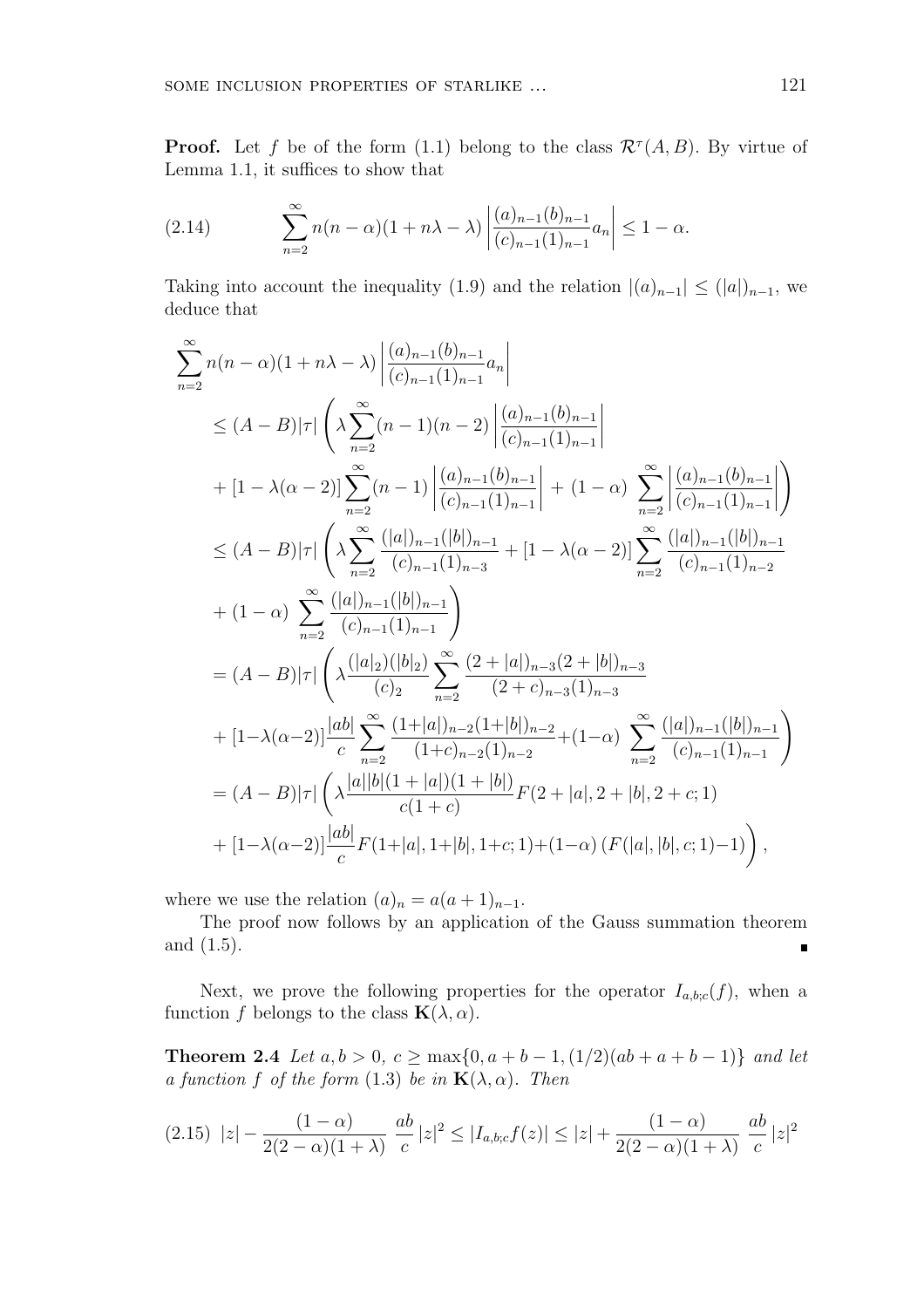*and*

$$
(2.16) \quad 1 - \frac{(1-\alpha)}{(2-\alpha)(1+\lambda)} \frac{ab}{c} |z| \le |(I_{a,b;c}f(z))'| \le 1 + \frac{(1-\alpha)}{(2-\alpha)(1+\lambda)} \frac{ab}{c} |z|.
$$

*The results are sharp.*

**Proof.** We note that

$$
I_{a,b;c}f(z) = \left(zF(a,b;c;z) * f\right)(z) = z - \sum_{n=2}^{\infty} \Phi(n)a_n z^n,
$$

where

$$
\Phi(n) = \frac{(a)_{n-1}(b)_{n-1}}{(c)_{n-1}(1)_{n-1}} \quad (a, b > 0; \ n \ge 2)
$$

and  $0 < \Phi(n+1) \leq \Phi(n)$   $(n \geq 2)$  under the assumption for *c*. Since  $f \in \mathbf{K}(\lambda, \alpha)$ , by Lemma 1.2, we have

(2.17) 
$$
2(2-\alpha)(1+\lambda)\sum_{n=2}^{\infty}a_n \leq \sum_{n=2}^{\infty}n(n-\alpha)(1+n\lambda-\lambda)a_n \leq 1-\alpha.
$$

Therefore, by using (2.17), we obtain

$$
|I_{a,b;c}(f)| \leq |z| + \sum_{n=2}^{\infty} \Phi(n)a_n |z|^n
$$
  
\n
$$
\leq |z| + \Phi(2)|z|^2 \sum_{n=2}^{\infty} a_n
$$
  
\n
$$
\leq |z| + \frac{(1-\alpha)}{2(2-\alpha)(1+\lambda)} \frac{ab}{c}|z|^2
$$

and

$$
|I_{a,b;c}(f)| \ge |z| - \sum_{n=2}^{\infty} \Phi(n)a_n |z|^n
$$
  
\n
$$
\ge |z| - \Phi(2)|z|^2 \sum_{n=2}^{\infty} a_n
$$
  
\n
$$
\ge |z| - \frac{(1-\alpha)}{2(2-\alpha)(1+\lambda)} \frac{ab}{c}|z|^2.
$$

From (2.17), we note that

(2.18) 
$$
\sum_{n=2}^{\infty} na_n \leq \frac{(1-\alpha)}{(2-\alpha)(1+\lambda)}.
$$

By using (2.18), we obtain (2.16). The results are sharp for the function  $f(z) = z - \frac{1-\alpha}{2(2-\alpha)(1-\alpha)}$  $rac{1-\alpha}{2(2-\alpha)(1+\lambda)}z^2$ .

Now, we find the order  $\beta$  ( $0 \leq \beta < 1$ ) for which the operator  $I_{a,b;c}(f)$  belongs to the classes  $\mathcal{T}^*(\beta)$  and  $\mathcal{C}(\beta)$  when a function f belongs to the class  $\mathbf{K}(\lambda, \alpha)$ .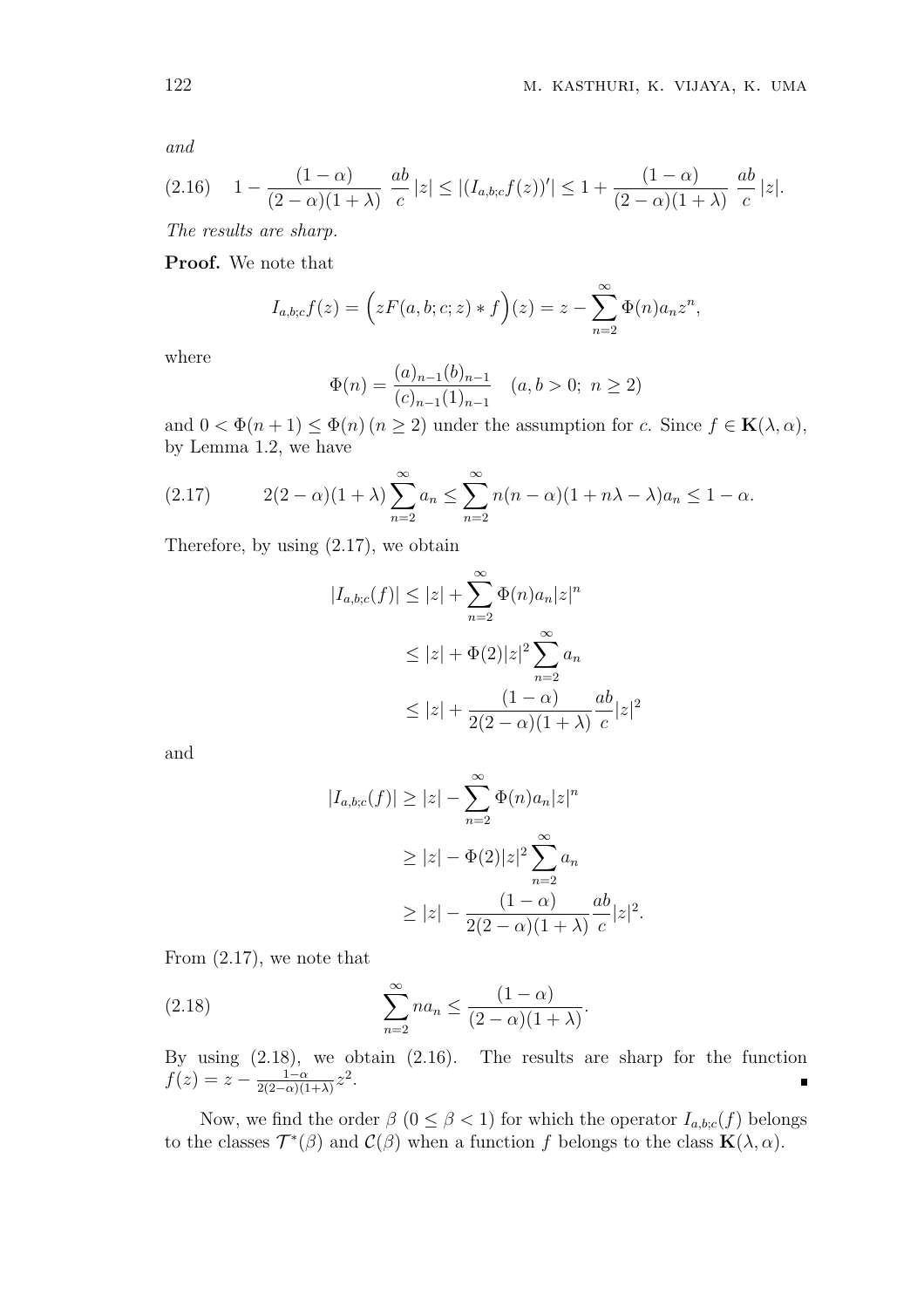**Theorem 2.5** *Let*  $a, b > 0$ *,* max $\{2ab/3, a+b-1, (1/2)(ab+a+b-1)\}$  ≤  $c$  ≤  $ab$ *and let a function f of the form* (1.3) *be in*  $\mathbf{K}(\lambda, \alpha)$ *. Then*  $I_{a,b;c}(f) \in \mathcal{T}^*(\beta)$ *, where* 

*.*

(2.19) 
$$
\beta = 1 - \frac{\Phi(2)(1-\alpha)}{2(2-\alpha)(1+\lambda) - \Phi(2)(1-\alpha)}
$$

**Proof.** Let  $f \in K(\lambda, \alpha)$ . Consider the operator

$$
I_{a,b;c}f(z) = z + \sum_{n=2}^{\infty} \Phi(n)a_n z^n,
$$

where

$$
\Phi(n) = \frac{(a)_{n-1}(b)_{n-1}}{(c)_{n-1}(1)_{n-1}} \quad (a, b > 0; \ n \ge 2).
$$

Since  $\Phi(n)$  is a decreasing function for *n*, by Lemma 1.3, we need to find  $\beta$  $(0 \leq \beta < 1)$  that

$$
\Phi(2)\sum_{n=2}^{\infty}\frac{n-\beta}{1-\beta}a_n\leq 1.
$$

Since  $f \in \mathbf{K}(\lambda, \alpha)$ , by Lemma 1.2, we have

$$
\sum_{n=2}^{\infty} n(n-\alpha)(1+n\lambda-\lambda)a_n \le 1-\alpha.
$$

To complete the proof, it suffices to find *β* such that

(2.20) 
$$
\frac{n-\beta}{1-\beta}\Phi(2) \le \frac{n(n-\alpha)(1+n\lambda-\lambda)}{1-\alpha}.
$$

From (2.20), we obtain

$$
\beta \leq \Psi(n),
$$

where

(2.21) 
$$
\Psi(n) = \frac{n(n - \alpha)(1 + n\lambda - \lambda) - n\Phi(2)(1 - \alpha)}{n(n - \alpha)(1 + n\lambda - \lambda) - \Phi(2)(1 - \alpha)}.
$$

By the assumption of the theorem, it is easy to see that  $\Psi(n)$  is an increasing function for  $n (n \geq 2)$ . Setting  $n = 2$  in (2.21), we have

$$
\beta = \frac{2(2-\alpha)(1+\lambda) - 2\Phi(2)(1-\alpha)}{2(2-\alpha)(1+\lambda) - \Phi(2)(1-\alpha)},
$$

hence we get(2.19). Therefore we complete the proof of Theorem 2.5.

**Theorem 2.6** *Let*  $a, b > 0$ *,* max $\{2ab/3, a+b-1, (1/2)(ab+a+b-1)\}$  ≤  $c ≤ ab$ *and let a function f of the form* (1.3) *be in*  $\mathbf{K}(\lambda, \alpha)$ *. Then*  $I_{a,b;c}(f) \in C^*(\beta)$ *, where* 

*·*

(2.22) 
$$
\beta = 1 - \frac{\Phi(2)(1-\alpha)}{(2-\alpha)(1+\lambda) - \Phi(2)(1-\alpha)}
$$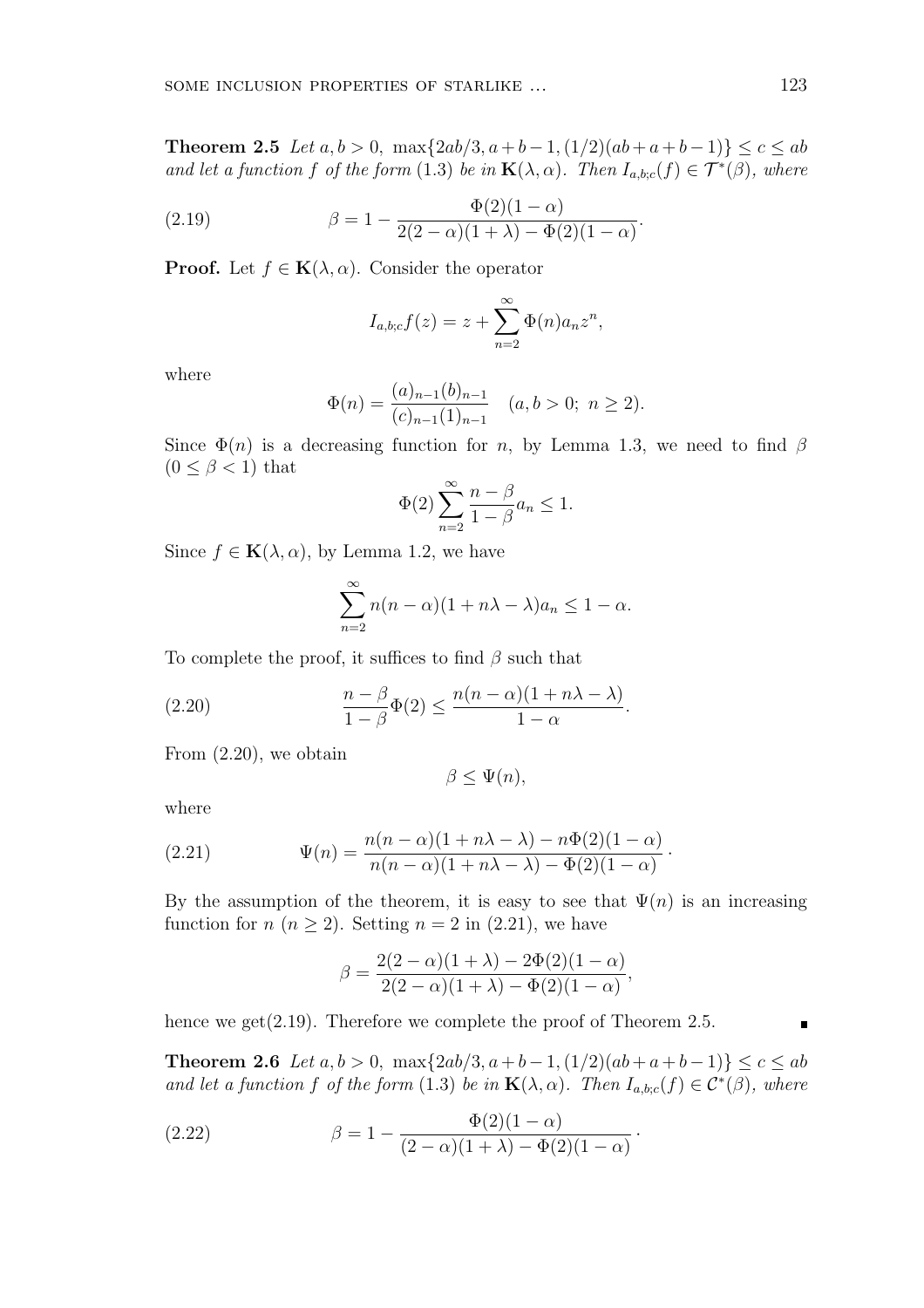**Proof.** Let  $f \in \mathbf{K}(\lambda, \alpha)$ . Consider the operator

$$
I_{a,b;c}f(z) = z + \sum_{n=2}^{\infty} \Phi(n)a_n z^n,
$$

where

$$
\Phi(n) = \frac{(a)_{n-1}(b)_{n-1}}{(c)_{n-1}(1)_{n-1}} \quad (a, b > 0; \ n \ge 2).
$$

Since  $\Phi(n)$  is a decreasing function for *n*, by Lemma1.3, we need to find  $\beta$  $(0 \leq \beta < 1)$  that

$$
\Phi(2)\sum_{n=2}^{\infty} n \frac{n-\beta}{1-\beta} a_n \le 1.
$$

Since  $f \in \mathbf{K}(\lambda, \alpha)$ , by Lemma 1.2, we have

$$
\sum_{n=2}^{\infty} n(n-\alpha)(1+n\lambda-\lambda)a_n \le 1-\alpha.
$$

To complete the proof, it suffices to find *β* such that

(2.23) 
$$
n\frac{n-\beta}{1-\beta}\Phi(2) \le \frac{n(n-\alpha)(1+n\lambda-\lambda)}{1-\alpha}.
$$

From (2.23), we obtain

 $\beta \leq \Upsilon(n)$ ,

where

(2.24) 
$$
\Upsilon(n) = \frac{(n-\alpha)(1+n\lambda-\lambda)-n\Phi(2)(1-\alpha)}{(n-\alpha)(1+n\lambda-\lambda)-\Phi(2)(1-\alpha)}.
$$

By the assumption of the theorem, it is easy to see that  $\Psi(n)$  is an increasing function for  $n (n \geq 2)$ . Setting  $n = 2$  in (2.21), we have

$$
\beta = \frac{(2-\alpha)(1+\lambda) - 2\Phi(2)(1-\alpha)}{(2-\alpha)(1+\lambda) - \Phi(2)(1-\alpha)},
$$

hence we get  $(2.19)$ . Therefore we complete the proof of Theorem 2.6.

## **3. Concluding remarks**

If  $a = 1, b = 1 + \delta$ ,  $c = 2 + \delta$  with Re( $\delta$ ) > -1, then the convolution operator  $I_{a,b,c}(f)$  turns into a Bernardi operator

$$
B_f(z) = [I_{a,b,c}(f)](z) = \frac{1+\delta}{z^{\delta}} \int_0^1 t^{\delta-1} f(t) dt.
$$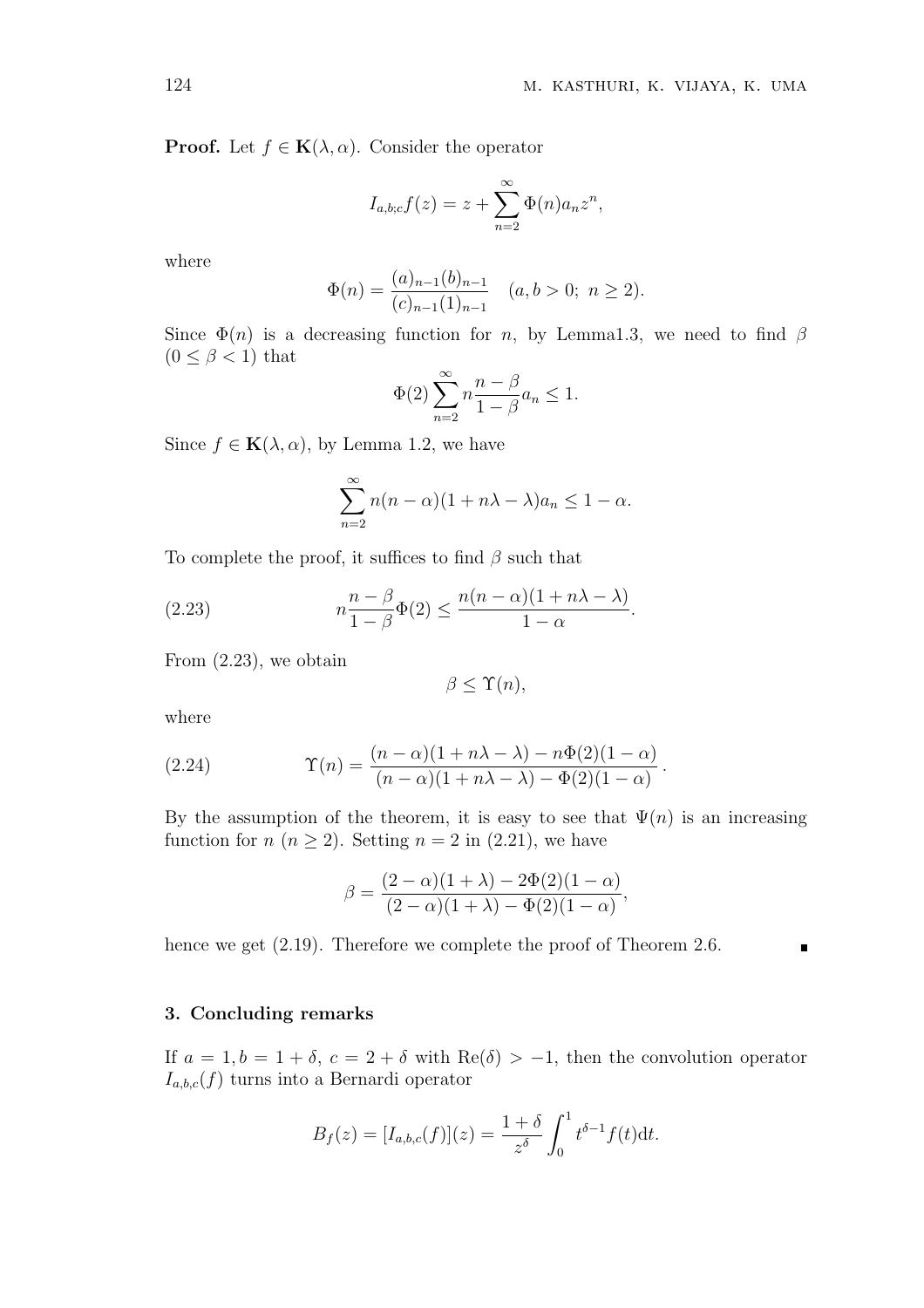Further,  $I_{1,1,2}(f)$  and  $I_{1,2,3}(f)$  are known as Alexander and Libera operators, respectively. Further, note that, when  $|b| = 1$ , we get  $I_{a,1,c}(f) = \mathcal{L}(a,c)f(z) =$  $\sqrt{ }$ *z* + ∑*∞ n*=2 (*a*)*n−*<sup>1</sup>  $\left(\frac{(a)_{n-1}}{(c)_{n-1}}z^n\right)$ *∗ f*(*z*) = *z* + ∑*∞ n*=2 (*a*)*n−*<sup>1</sup>  $\frac{(a)_{n-1}}{(c)_{n-1}} a_n z^n$ , the Carlson-Shaffer operator and also for  $a = \delta + 1(\delta > -1)$ ,  $b = 1$ ,  $c = 1$  the Ruscheweyh derivative operator

$$
\mathcal{D}^{\delta} f(z) = \frac{z}{(1-z)^{\delta+1}} * f(z) = z + \sum_{n=2}^{\infty} \left( \begin{array}{c} \delta+n-1\\ n-1 \end{array} \right) a_n z^n,
$$

hence one can deduce various interesting results for the function class defined by these operator as a corollary, we omit the details involved.

### **References**

- [1] Carlson, B.C., Shaffer, D.B., *Starlike and prestarlike hypergeometric functions*, SIAM J. Math. Anal., 15 (1984), 737-745.
- [2] Caplinger, T.R., Causey, W.M., *A class of univalent functions*, Proc. Amer. Math. Soc., 39 (1973), 357–361.
- [3] DIXIT, K.K., PAL, S.K., *On a class of univalent functions related to complex order*, Indian J. Pure Appl. Math., 26 (9) (1995), 889-896.
- [4] Goodman, A.W., *On uniformly convex functions*, Ann. Polon. Math., 56 (1991), 87-92.
- [5] Hohlov, Y.E., *Operators and operations in the class of univalent functions*, Izv. Vysš. Učebn. Zaved. Matematika, 10 (1978), 83–89 (in Russian).
- [6] Kanas, S., Wi´sniowska, A., *Conic regions and k-starlike functions*, Rev. Roumaine Math. Pures Appl., 45 (2000), 647-657.
- [7] Kamali, M., Akbulut, S., *On a subclass of certain convex functions with negative coefficients*, App. Math. and Comput., 145 (2003), 341-350.
- [8] Padmanabhan, K.S., *On a certain class of functions whose derivatives have a positive real part in the unit disc*, Ann. Polon. Math., 23 (1970), 73–81.
- [9] Srivastava, H.M., Mishra, A.K., *Applications of fractional calculus to parabolic starlike and uniformly convex functions*, Comput. Math. Appl., 39  $(3/4)$   $(2000)$ , 57-69.
- [10] Silverman, H., *Univalent functions with negative coefficients*, Proc. Amer. Math. Soc., 51 (1975), 109–116.
- [11] Silverman, H., *Starlike and convexity properties for hypergeometric functions*, J. Math. Anal. Appl., 172 (3) (1993), 574–581.